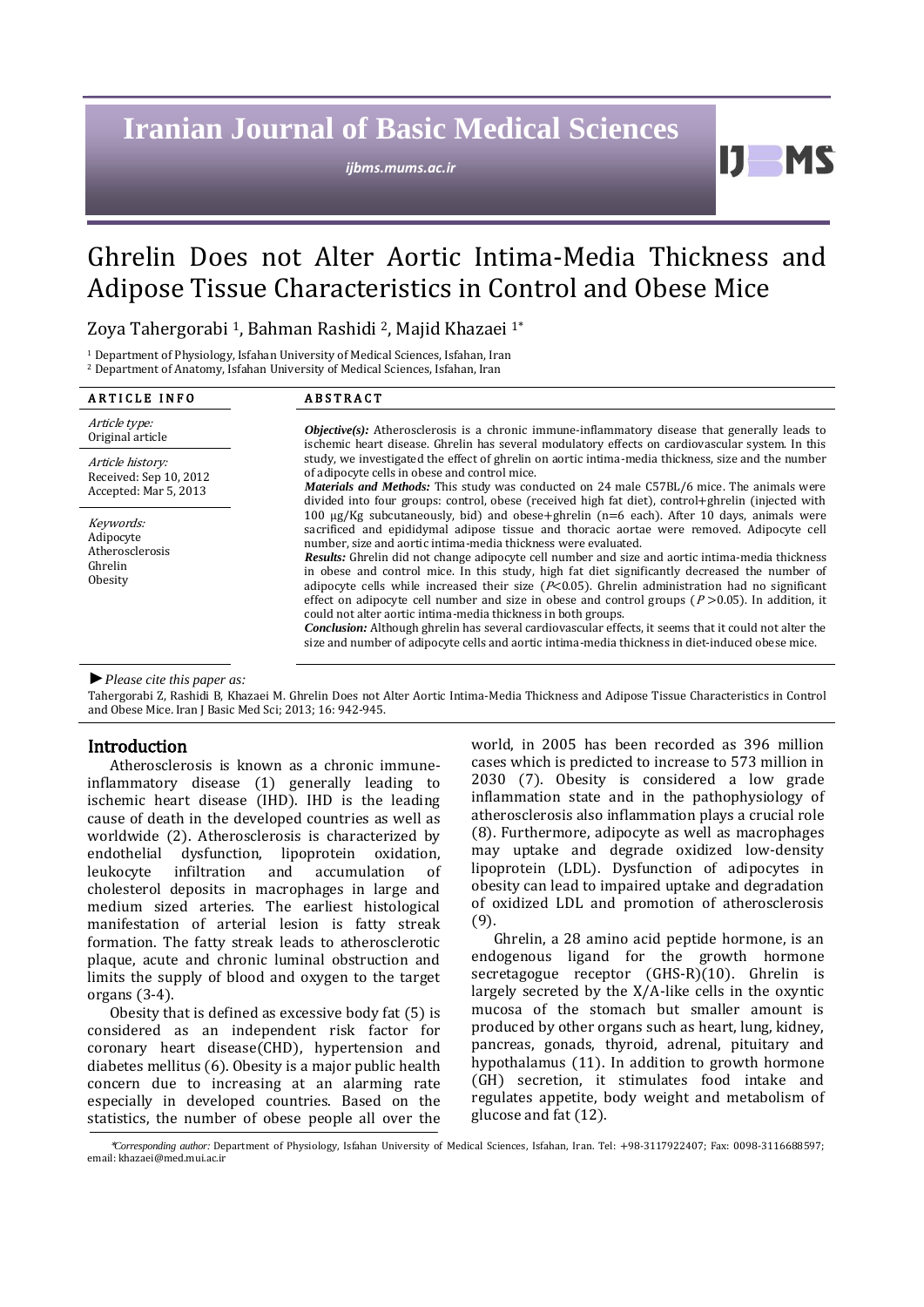

Figure 1. Effect of high-fat diet and ghrelin administration on white adipose tissue (WAT). The histological sections were stained with hematoxylin& eosin. A: control; B: obese; C: control+ghrelin; D: obese+ghrelin. HFD loading significantly increased the size of epididymal adipocyte cells and decreased the cell number. Ghrelin administration did not change adipocyte cell size and number of epididymal adipocyte cells (E&F). Data is shown as mean  $\pm$  SEM (n=6). \* P<0.05 as compared to the control group

The potential regulating mechanism of ghrelin on atherosclerosis is not clear. Since, endothelial dysfunction, inflammation and oxidative stress are involved in the pathophysiology of atherosclerosis, some studies have demonstrated that ghrelin may be involved in atherosclerosis processes, although the results are contradictory (13-15). In this study, we investigated the effect of ghrelin on adipocyte cell size and number and aortic intima-media thickness in normal and diet-induced obese mice.

# Materials and Methods

## Animals

 A total of 24 male mice C57BL/6J, weighing 20-30 g, and 5 weeks old were purchased from Pasteur Institute of Tehran, Iran. They were housed on a 12 hr light-dark cycle at 25°C room temperature with free access to food and water *ad libitum*. The ethical committee of Isfahan University of Medical Sciences approved the study protocol. The animals were divided into four groups: obese, control, obese+ghrelin and control+ghrelin  $(n=6)$ .

### Animals diet and their treatment

 For induction of diet-induced obesity, the obese group was fed a commercial high fat diet (HFD; BioServ Co., Cat #F3282, USA) for 14 weeks (16), while, the control groups were fed the standard mouse chow. All animals had free access to food and water during the study. Body weight of animals was monitored on a weekly basis.

 After 14 weeks, half of the obese and control animals received ghrelin. Ghrelin was obtained from Tocris Co. (Bristol, UK) and 100 µg/Kg was injected subcutaneously, bid (17). After 10 days, animals were sacrified and epididymal adipose tissues and thoracic aortae were removed.

# Histological examination

Adipose tissues and thoracic aortae were removed and fixed in 10% formalin. Then, they were dehydrated and embedded in paraffin. Tissue blocks were sectioned into 5 µm thickness and stained with hematoxylin and eosin (H&E). Adipocyte cell numbers were counted in 5 different fields through the camera of light microscope equipped with computerized image analysis software (advanced Motic image 3.2). For determination of cell size, diameter of adipocyte cells in 10 cells for each specimen was analyzed and recorded. Aortic intimamedia thickness was measured from the endothelial surface to the adventitia in 13 different fields of the samples of each animal (18).

#### Statistical analysis

Data were subjected to one-way analysis of variance (ANOVA) with multiple comparison test using LSD. A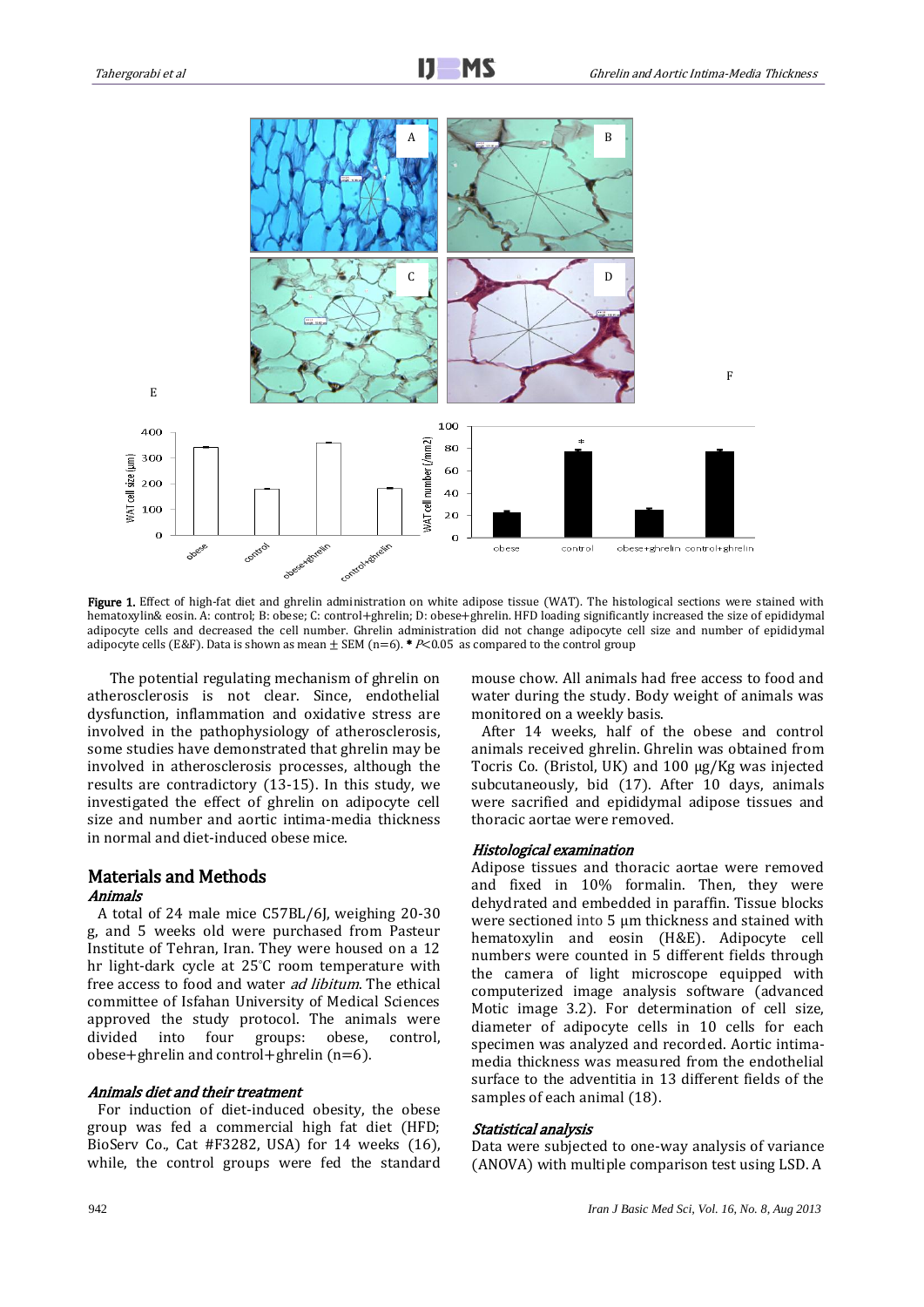

significant difference was determined at 0.05 probability Level. All statistical analyses of data were performed using SPSS (version 16). The data are reported as mean values  $\pm$  SEM.

## Results

### Effect of ghrelin on adipocyte cell number

Adipocyte cell number was significantly different between obese and control groups  $(23.1 \pm 0.95$  vs. 77.7 $\pm$ 11.56 number/field, respectively;  $P<0.05$ ). Ghrelin administration did not affect adipocyte cell number in obese  $(25.4 \pm 2.76 \text{ vs. } 23.1 \pm 0.95)$ <br>number/field;  $P > 0.05$  and control groups number/field; *P*>0.05) and control groups (77.6 $\pm$ 4.87 vs. 77.7 $\pm$ 11.56 number/field;  $P > 0.05$ ) (Figure 1 A-E).

#### Effect of ghrelin on adipocyte cell size

Adipocyte cell size in white adipose tissues in obese animals was significantly higher than control group  $(341.27 \pm 24.02 \text{ vs. } 179.52 \pm 5.7 \text{ \mu m}$ , respectively;  $P<0.05$ ). Ghrelin could not alter adipocyte cell size in obese (358.74 $\pm$ 25.48 vs. 341.27 $\pm$ 24.02 μm; P > 0.05) and control groups  $(182.28 \pm 10.3 \text{ vs. } 179.52 \pm 5.7 \text{ µm};$ P > 0.05) (Figure 1 A-D&F).

### Effect of ghrelin on aortic Intima-Media thickness

The aortic rings from control and obese mice stained by H&E stains are shown in Figure 2 (A-D). Aortic intima-media thickness in obese animals was significantly higher than control group  $(130.86\pm$ 8.77 vs.  $107.51 \pm 6.71$  µm, respectively;  $P<0.05$ ). Administration of ghrelin did not affect aortic intimamedia thickness in obese  $(116.68 \pm 6.78)$  vs. 130.86 $\pm$ 8.77  $\mu$ m; P > 0.05) and control groups (100.45 $\pm$ 6.36 vs.107.51 $\pm$ 6.71 µm; P>0.05) (Figure 2-E).

### **Discussion**

This study examined the effect of ghrelin on white adipose tissue characteristics including the number and size of adipocyte cells and aortic intima-media thickness in normal and diet-induced obese mice. Our results showed that ghrelin had no significant effect on the number and size of adipocyte cell and aortic intima-media thickness in obese and control mice.

Epididymal fat in rodents is the representative of visceral fat depot because it has many similarities to the features of visceral fat in humans (19). Several evidences have shown that larger adipocyte cells exhibit increased lipolysis and release more free fatty acid (FFA) into the circulation that can lead to fatty acid toxicity in insulin responsive organs. Thus adipocyte cell size, but not adipocyte cell number can be correlated with insulin resistance (20, 21). Currently, because of the close relationship between obesity and type 2 diabetes, the new term of disabesity is used (22). Therefore, in our study, increased adipocyte cell size in obese mice has created a condition which is similar to type 2 diabetes and insulin resistance.



Figure 2. Effects of high-fat diet loading and ghrelin administration on aortic intima-media thickness. The histological sections of aorta were stained with hematoxylin& eosin (A-D); A: control; B: obese; C: control+ghrelin; D: obese+ghrelin. HFD loading significantly increased aorticintima-media thickness in obese compared to control. Ghrelin administration did not alter aortic intima-media thickness in obese and control group (E). Aortic intima-media thickness as the mean value from the endothelial surface to the adventitia was recorded from 13 different locations spanning the entire cross-section. Data is shown as mean  $\pm$  SEM

 $(n=6)$ . \*  $P$ < 0.05 as compared to the control group

Obesity is considered as an independent risk factor for atherosclerosis and coronary artery disease(6). The earliest histological manifestation of arterial lesion is fatty streak formation. The fatty streak can lead to atherosclerotic plaque, acute and chronic luminal obstruction and limit the supply of blood and oxygen to the target organs (3,4). As we expected, the intima-media thickness in aortae of obese animals was higher than the control. However, in the present study, administration of ghrelin not only could not alter adipose tissue cell size and number, but also it had no effect on artic intimamedia thickness in control and obese animals.

Ghrelin, a 28 amino acid peptide hormone, is an endogenous ligand responsible for the growth hormone secretagogue receptor (GHS-R). Ghrelin is largely secreted by oxyntic mucosa of the stomach and in addition to leading to GH (growth hormone) secretion, it stimulates food intake and regulates appetite, body weight and metabolism of glucose and fat (11). Several studies reported the effect of ghrelin on cardiovascular system including protective role on endothelium, enhancement of left ventricular function during ischemia-reperfusion injury in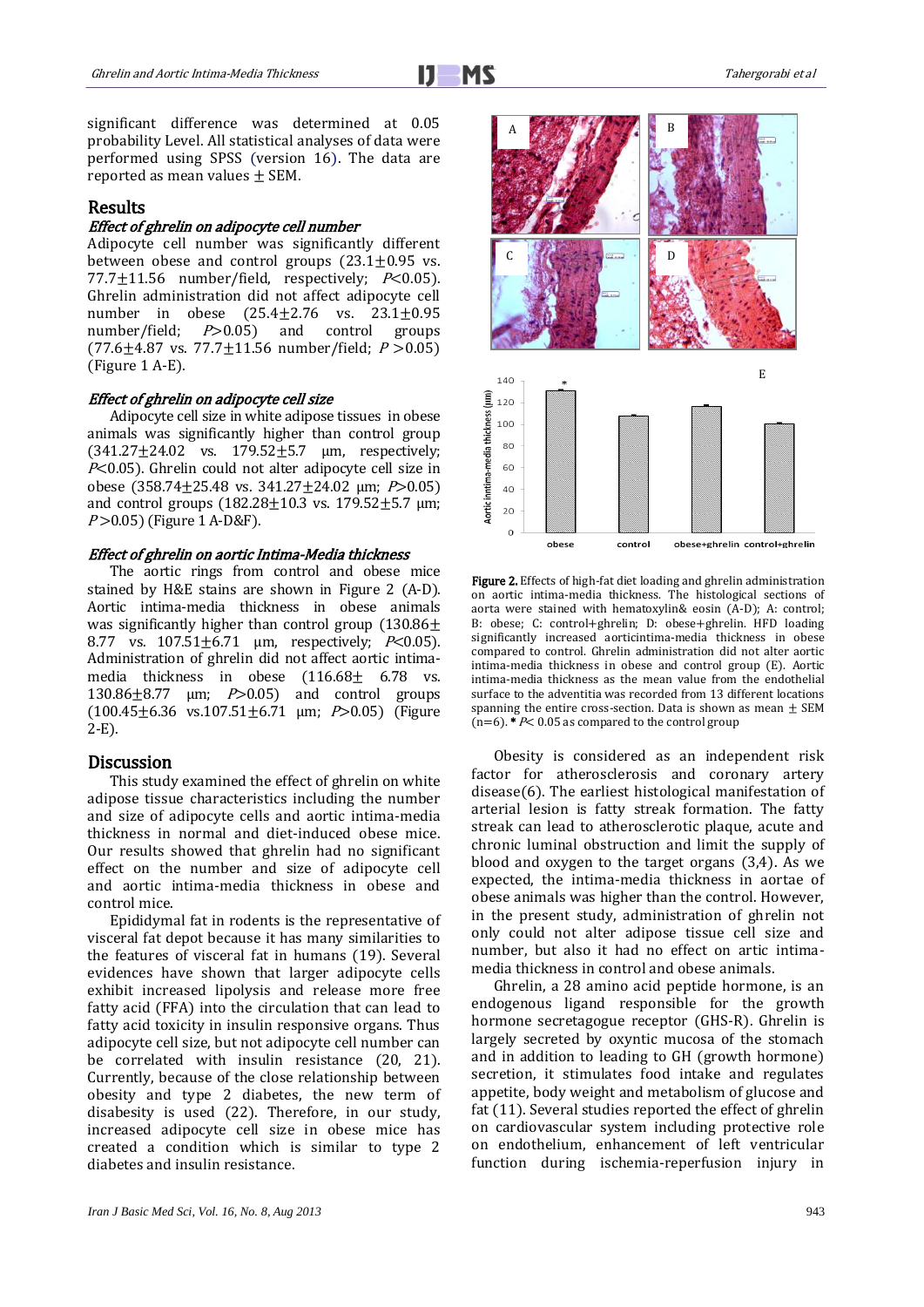rodents (23), improvement of cardiac function and decrement of vascular resistance in chronic heart failure (CHF) in humans (24). In the present study, it was shown that ghrelin had no significant effect on the number and size of adipocyte cell. Davies et al, showed that intravenous infusion of acylated ghrelin, unacylated ghrelin or ghrelin specific ligand (L-163, 255) increases the white adipose tissue (WAT) mass in retroperitoneal and perirenal without having any significant influence on inguinal or epididymal WAT weight and any of the parameters of adiposity (25). In addition, other studies demonstrated that ghrelin receptor expression was not increased in obese mice with HFD in comparison with regular diet-13 month old mice (26) which are consistent with our results. Furthermore, there are conflicting reports regarding the effects of ghrelin on atherosclerosis process. Some studies reported a relation between plasma ghrelin level and the severity of atherosclerosis (27). Although, the potential mechanism of ghrelin on atherosclerosis is not clear, it is indicated that ghrelin receptors are up-regulated in atherosclerotic arteries (14). Furthermore, ghrelin may reduce atherosclerosis through its anti-oxidative and antiinflammatory effects (28). However, in some pathophysiological conditions such as type II diabetes, ghrelin may increase atherosclerosis risk through increase adhesive molecules (29). In addition, it is demonstrated that in kidney transplant patients, ghrelin does not have protective effect on atherosclerosis (30). In agreement with our results, a recent study indicated that LDL receptor deficient mice C57BL/6 as a mouse model of atherosclerosis fed with saturated fat diet and double knock-out mice (GHSr/ LDL-/-) showed remarkable peak in very low density lipoprotein (VLDL), low density lipoprotein ( LDL ) cholesterol (15). Furthermore, GHSr/ LDL-/- mice exhibited notable atherosclerosis in the aortic arch and aorta fatty streak formation which was not different between gherlin-receiving and non-gherlin-receiving group.

# Conclusion

In conclusion, although ghrelin has several cardiovascular effects, it seems that it has no effect on aortic intima-media thickness and size and the number of adipocyte cells in diet-induced obese mice. Of course, the exact role of ghrelin on atherogenesis needs further investigations.

## Acknowledgment

The authors would like to thank the Vice Chancellor of Research of Isfahan University of Medical Sciences for their financial support (Research project # 189142).

## References

1. Bobryshev YV. Monocyte recruitment and foam cell formation in atherosclerosis. Micron 2006; 37:208- 222.

2. Ozbay Y, Aydin S, Dagli AF, Akbulut M, Dagli N, Kilic N, et- al. Obestatin is present in saliva: alterations in obestatin and ghrelin levels of saliva and serum in ischemic heart disease. BMB Rep 2008; 41:55-61.

3. Farmer JA, Torre-Amione G. Atherosclerosis and inflammation. Curr Atheroscler Rep 2002; 4:92-98.

4. Stocker R, Keaney JF. Role of oxidative modifications in atherosclerosis. Physiol Rev 2004; 84:1381-41478.

5. Shamseddeen H, Getty JZ, Hamdallah IN, Ali MR. Epidemiology and economic impact of obesity and type 2 diabetes. Surg Clin North Am 2011; 91:1163- 1172.

6. Wu ZH, Zhao SP. Adipocyte :a potential target for the treatment of atherosclerosis. Med Hypotheses 2006; 67:82-86.

7. Kelly T, Yang W, Chen CS, Reynolds K, He J. Global burden of obesity in 2005 and projections to 2030. Int J Obes (Lond) 2008; 32:1431-1437.

8. Ferroni P ,Basili S, Falco A, Davi G. Inflammation, insulin resistance, and obesity. Curr Atheroscler Rep 2004; 6:424-431.

9. Zhao SP, Wu J, Zhang DQ, Ye HJ, Liu L, Li JQ. Fenofibrate enhances CD36 mediated endocytic uptake and degradation of oxidized low density lipoprotein in adipocytes from hypercholesterolemia rabbit. Atherosclerosis 2004; 177:255-262.

10. Tesauro M, Schinzari F, Caramanti M, Lauro R, Cardillo C. Metabolic and cardiovascular effects of ghrelin. Int J Pept 2010;2010.

11. KojimaM, Kangawa K. Ghrelin: structure and function. Physiol Rev 2005; 85:495-522.

12. Leite-Moreira AF, Soares JB. Physiological, pathological and potential therapeutic roles of ghrelin. Drug Discov Today 2007; 12:276-288.

13. Zhang M, FangWY, Yuan F, Qu XK, Liu H, Xu YJ, et al. Plasma ghrelin levels are closely associated with severity and morphology of angiographicallydetected coronary atherosclerosis in Chineses patients with diabetes mellitus. Acta Pharmacol Sin 2012; 33:452-458.

14. Kellokoski E, Kunnari A, Jokela M, Makela S, Kesaniemi YA, Horkko S. Ghrelin and obestatin modulate early atherogenic processes on cells: enhancement of monocyte adhesion and oxidized low-density lipoprotein binding. Metabolism 2009; 58:1572-1580.

15. Habegger KM, Grant E, Pfluger PT, Perez-Tilve D, Daugherty A, Bruemmer D, et al. Ghrelin Receptor Deficiency does not Affect Diet-Induced Atherosclerosis in Low-Density Lipoprotein Receptor-Null Mice. Front Endocrinol (Lausanne) 2011; 2:67.

16. Peyot ML, Pepin E, Lamontagne J, Latour MG, Zarrouki B, Lussier R, et al. Beta-cell failure in dietinduced obese mice stratified according to body weight gain: secretory dysfunction and altered islet lipid metabolism without steatosis or reducedbetacell mass. Diabetes 2010; 59:2178-2187.

17. Li L, Zhang LK, Pang YZ, Pan CS, Qi YF, Chen L, et al. Cardioprotective effects of ghrelin and desoctanoyl ghrelin on myocardial injury induced by isoproterenol in rats. Acta Pharmacol Sin 2006; 27:527-535.

18. Dileepan KN, Johnston TP, Li Y, Tawfik O, Stechschulte DJ. Deranged aortic intima-media